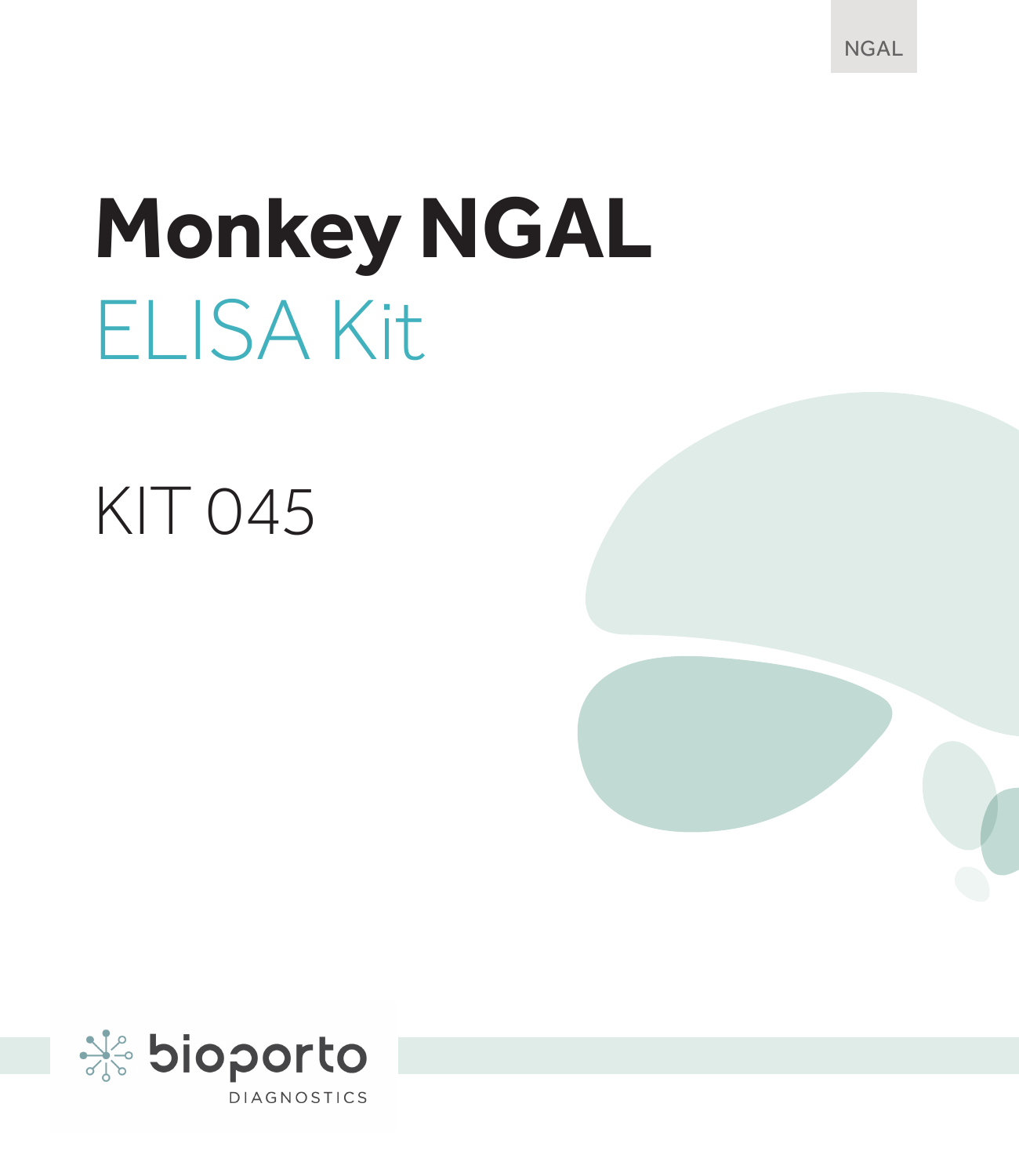#### **Revision: IFU 0250 v01 Please read these instructions carefully**

#### **INTENDED USE**

For the *in-vitro* determination of NGAL from Rhesus (*Macaca mulatta*) or Cynomolgus (*Macaca fascicularis*) monkeys in urine, plasma or serum. For research use only.

#### **INTRODUCTION**

NGAL (neutrophil gelatinase-associated lipocalin)<sup>1</sup> belongs to the lipocalin family of proteins<sup>2</sup>. These are secreted proteins characterized by their ability i) to bind small hydrophobic molecules in a structurally conserved pocket formed by β-pleated sheet, ii) to bind to specific cell-surface receptors, and iii) to form macromolecular complexes. NGAL has many synonyms: perhaps the most widely used is lipocalin 2 (LCN 2); more recently the name siderocalin has been used to express  $\mathsf{NGAL}$ 's ability to bind certain bacterial siderophores $^3$ .

The NCBI reference sequence XP\_001083008.1 from genomic sequencing of *Macaca mulatta* (chromo-some 15) suggests that Rhesus monkey NGAL consists of a single disulfidebridged polypeptide chain of 178 amino-acid residues with a calculated molecular mass of 20.4 kDa. By analogy with NGAL from other mam-malian species, glycosylation would be expected to increase its apparent molecular mass on SDS-PAGE to about 24-25 kDa. The N-glycosylation site at residue 65 is intact and is in fact conserved in all known NGAL sequences from placental mammals.

monkey. In the Because Rhesus monkey NGAL has not yet been isolated and no antibodies or immunochemical detec-tion methods have hitherto been developed to detect or measure it, there are no published data on the physi-ological or pathological functions of this protein. How-ever, it is likely that some features of the biosynthesis, location and release of Rhesus monkey NGAL will be similar to those of its homologues in other species, particularly man. The present kit has in fact been de-veloped to extend NGAL research and the use of NGAL as a marker molecule, especially for kidney injury, to the Rhesus and closely related Cynomolgus

following, some pathophysiological features of NGAL in humans and other mammalian species will be mentioned, because these two monkey species may show similar features.

In some situations, NGAL may be co-expressed with matrix metalloproteinase-9 (MMP-9)<sup>1,4</sup>, but whether Rhesus monkey NGAL forms a complex with this enzyme is unknown, given that, unlike its human homologue, it does not possess a third cysteinyl residue capable of forming an intermolecular disulfide bridge with the enzyme.

In other mammals, NGAL is expressed in neutrophil polymorphonuclear leucocytes<sup>1</sup> and at lower basal levels in various other cell types, tissues or organs. These include epithelial cells of the uterus, mammary gland, lung, spleen, vagina and epididymis<sup>5,6</sup>. It may be expressed in additional cell types during embryonic development and in response to various stimuli. This applies to certain kidney cells (see below), LPS-stimulated macrophages<sup>7</sup>, dexamethasone-stimulated Lcells<sup>8</sup>, and fibroblasts stimulated with basic fibroblast growth factor<sup>9</sup>. In the mouse, NGAL (often called 24p3) or uterocalin) is a type-1 acute-phase protein, being secreted by hepatocytes in the *in-vivo* turpentine model or in response to TNF-α or dexamethasone in  $virtro<sup>10</sup>$ 

In disease, NGAL may be moderately raised in bacterial infections because of release from activated neutrophils<sup>11</sup> or from epithelial cells<sup>12</sup>. It may also be moderately raised in atheroma<sup>4</sup> and the ailing myocardium13, and in certain epithelial cancers such as those of the mammary gland<sup>14</sup>, gastrointestinal tract<sup>15</sup> or urothelium16.

#### **NGAL and acute kidney injury**

Apart from the expression of mammalian NGAL that occurs in the above situations, NGAL was found to undergo an early and dramatic upregulation in mouse kidney cells after infection with SV40 or polyoma virus<sup>17</sup>. This was the first indication of NGAL's early response to kidney cell injury.

Years later this finding was extended to post- ischemic<sup>18</sup> and nephrotoxic injury<sup>19</sup>. The marked upreg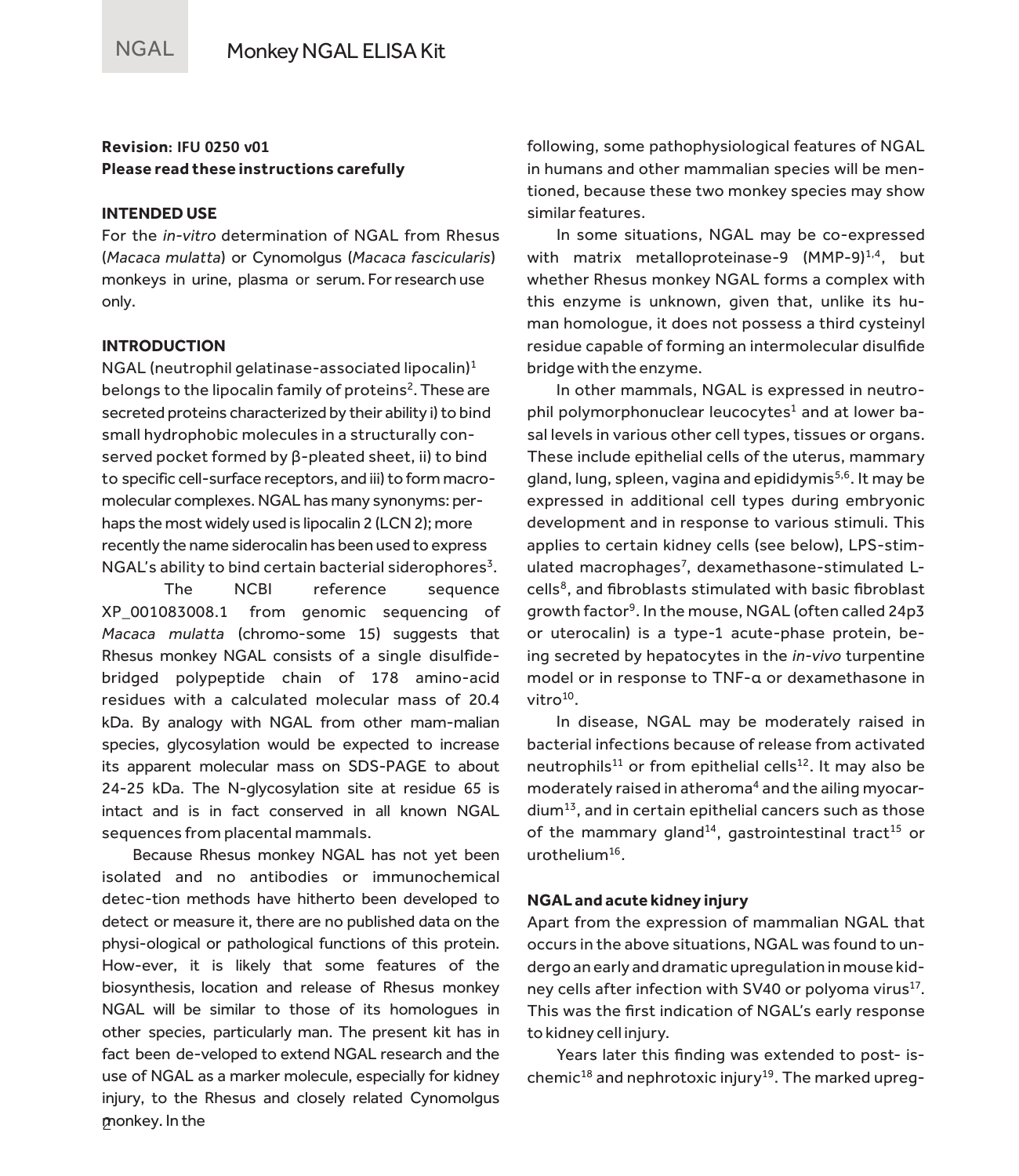ulation of NGAL mRNA and protein levels in the early post-ischemic rat kidney was detected predominantly in proximal tubule cells<sup>18</sup> and NGAL was easily detected by Western blotting of urine after ischemia and cisplatin-induced nephrotoxicity<sup>20</sup>.

Urinary NGAL has also been found to be raised in mouse models of diabetic and obstructive nephropathy<sup>21</sup>. However, there is a paucity of quantitative data on NGAL levels in non-human urine, plasma or serum, whether in the basal state or after kidney injury, and there are as yet no published data from any monkey species. It is the purpose of the present kit to allow such data to be obtained.

In man, it is now widely recognized that NGAL, whether measured in urine or plasma, is the earliest responding marker of acute kidney injury known, with the further advantage that its response is high and easy to measure while retaining proportionality with the severity of injury (see e.g. ref.<sup>22</sup>). It is therefore to be hoped that the determination of urinary or plasma NGAL may become a convenient end-point in Rhesus and Cynomolgus monkey models of renal injury, nephrotoxicity and other nephropathies.

In the following instructions, the unqualified term "monkey" refers to Rhesus and/or Cynomolgus monkeys.

#### **PRINCIPLE OF THE ASSAY**

The assay is a sandwich ELISA performed in microwells coated with a mouse monoclonal antibody against monkey NGAL. Bound NGAL is detected with another mouse monoclonal antibody labeled with biotin and the assay is developed with horseradish peroxidase (HRP) conjugated streptavidin and a color-forming substrate.

The assay is a four-step procedure:

**Step 1**. Aliquots of calibrators, diluted samples and any controls are incubated in microwells pre-coated with monoclonal canture antibody. NGAL present in the solutions will bind to the coat, while unbound material is removed by washing.

**Step 2**. Biotinylated monoclonal detection antibody is added to each test well and incubated. The detection antibody attaches to bound NGAL; unbound detection antibody is removed by washing.

**Step 3**. HRP-conjugated streptavidin is added to each test well and allowed to form a complex with the bound biotinylated antibody. Unbound conjugate is removed by washing.

**Step 4**. A color-forming peroxidase substrate containing tetramethylbenzidine (TMB) is added to each test well. The bound HRP-streptavidin reacts with the substrate to generate a blue color. The enzymatic reaction is stopped by adding dilute sulfuric acid (Stop Solution), which changes the color to yellow. The yellow color intensity is read at 450 nm in an ELISA reader. The color intensity (absorbance) is a function of the concentration of NGAL originally added to each well. The results for the calibrators are used to construct a calibration curve from which the concentrations of NGAL in the test samples are read.

#### **KIT COMPONENTS**

| ltem           | <b>Contents</b>                            | Quantity         |
|----------------|--------------------------------------------|------------------|
| 1              | 12 x 8 pre-coated<br>microwells + frame    | 96 wells         |
| $\overline{2}$ | 5x Sample Diluent Conc.                    | $1 \times 50$ mL |
| 3              | Monkey NGAL Calibrator<br>Stock 1000 pg/mL | 3x1mL            |
| 4              | 25x Wash Solution Conc.                    | $1 \times 40$ mL |
| 5              | Biotinylated Monkey-NGAL<br>Antibody       | $1 \times 12$ mL |
| 6              | HRP-Streptavidin                           | $1 \times 12$ mL |
| $\overline{7}$ | <b>TMB Substrate</b>                       | $1 \times 12$ mL |
| 8              | <b>Stop Solution</b>                       | $1 \times 12$ mL |

**Note:** Liquid reagents contain preservative and may be harmful if ingested.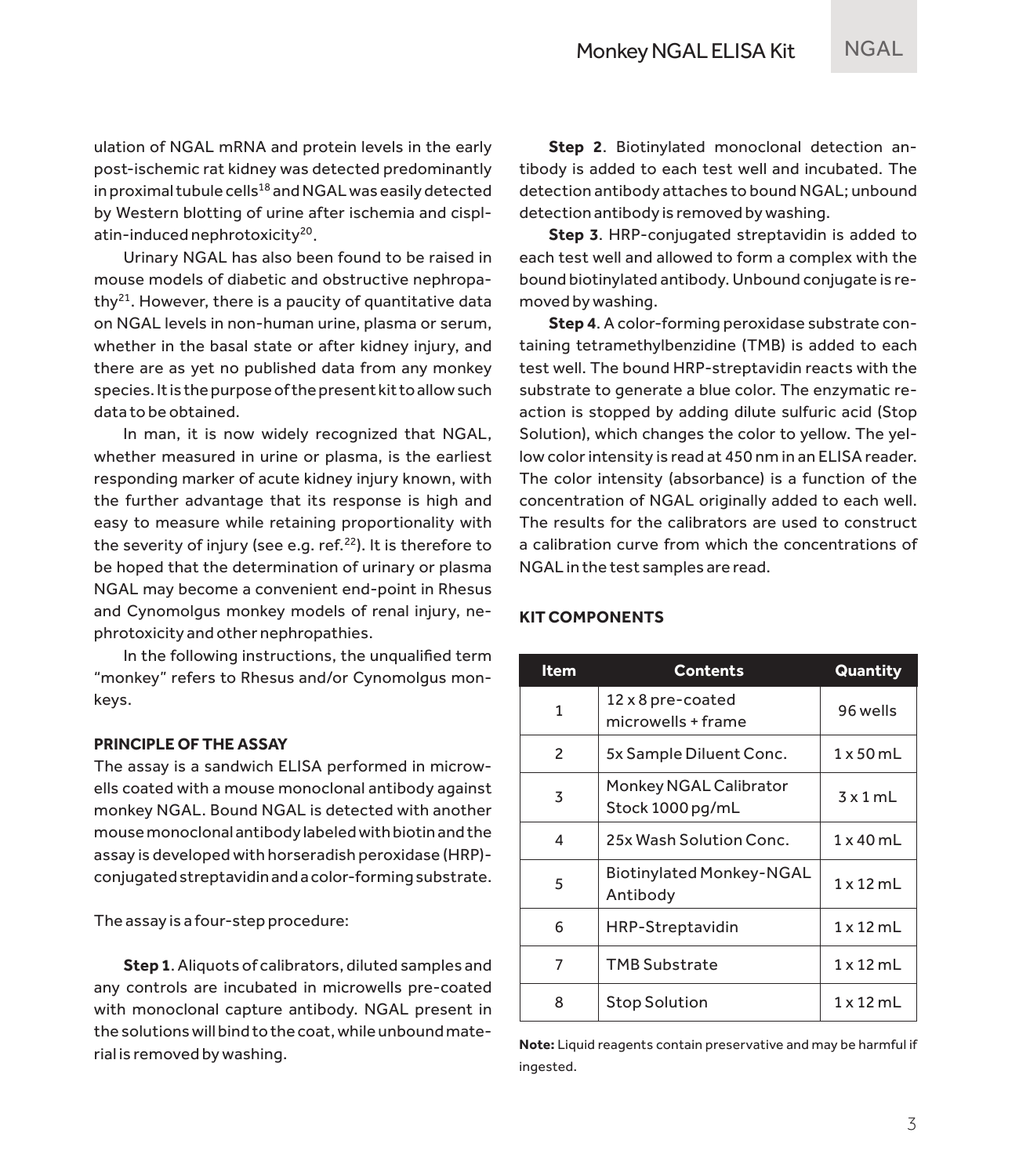#### **MATERIALS REQUIRED BUT NOT PROVIDED**

- 1. Adjustable micropipettes covering the range 1-1000 µL and corresponding disposable pipette tips
- 2. Polypropylene tubes to contain up to 2000 µL
- 3. Tube racks
- 4. Adjustable 8- or 12-channel micropipette (50-250 µL range) or repeating micropipette (optional)
- 5. Clean 1 L and 250 mL graduated cylinders
- 6. Deionized or distilled water
- 7. Cover for microplate
- 8. Clean container for diluted Wash Solution
- 9. Apparatus for filling wells during washing procedure (optional)
- 10. Lint-free paper towels or absorbent paper
- 11. Disposable pipetting reservoirs
- 12. Timer (60-minute range)
- 13. Calibrated ELISA plate reader capable of reading at 450 nm (preferably subtracting reference values at 650 or 620 nm)
- 14. Sodium hypochlorite (household bleach 1:10 dilution) for decontamination of specimens, reagents, and materials

#### **PRECAUTIONS**

#### **For** *in-vitro* **research use only.**

- 1. This kit should only be used by qualified laboratory staff.
- 2. Use separate pipette tips for each sample, calibrator and reagent to avoid cross-contamination.
- 3. Use separate reservoirs for each reagent. This applies especially to the TMB Substrate.
- 4. After use, decontaminate all samples, reagents and materials by soaking for at least 30 minutes in sodium hypochlorite solution (household bleach diluted 1:10).
- 5. To avoid droplet formation during washing, aspirate the wash solution into a bottle containing bleach.
- 6. Dispose of containers and residues safely in accordance with national and local regulations.
- 7. The Stop Solution contains 0.5 mol/L sulfuric acid

and can cause irritation or burns to the skin and eyes. If contact occurs, rinse immediately with plenty of water and seek medical advice.

- 8. Do not interchange components from kits with different batch numbers. The components have been standardized as a unit for a given batch.
- 9. Hemolyzed, hyperlipemic, heat-treated or contaminated samples may give erroneous results.
- 10. Do not dilute samples directly in the microwells.
- 11. Do not touch or scrape the bottom of the microwells when pipetting or aspirating fluid.
- 12. Incubation times and temperatures other than those specified may give erroneous results.
- 13. Do not allow the wells to dry once the assay has begun.
- 14. The TMB Substrate is light-sensitive. Keep away from bright light.
- 15. Do not reuse microwells or pour reagents back into their bottles once dispensed.

#### **STABILITY AND STORAGE**

- 1. Store the kit with all reagents at 2-8°C. Do not freeze.
- 2. Unopened materials/reagents remain stable until the expiry date on the kit box label.
- 3. The stability of materials/reagents after opening is indicated on the kit box label.
- 4. Diluted Wash Solution Conc. remains stable for 24 hours at 2-8°C. If not using all wells, dilute only the portion of Wash Solution Conc. required.
- 5. Diluted Sample Diluent Conc. remains stable for 24 hours at 2-8°C. If not using all wells, dilute only the portion of Sample Diluent Conc. required.
- 6. For subsequent use, store unused wells in the foil pouch with the desiccant provided and reseal. Always allow the foil pouch to equilibrate to room temperature before opening to avoid condensation in/on the coated microwells.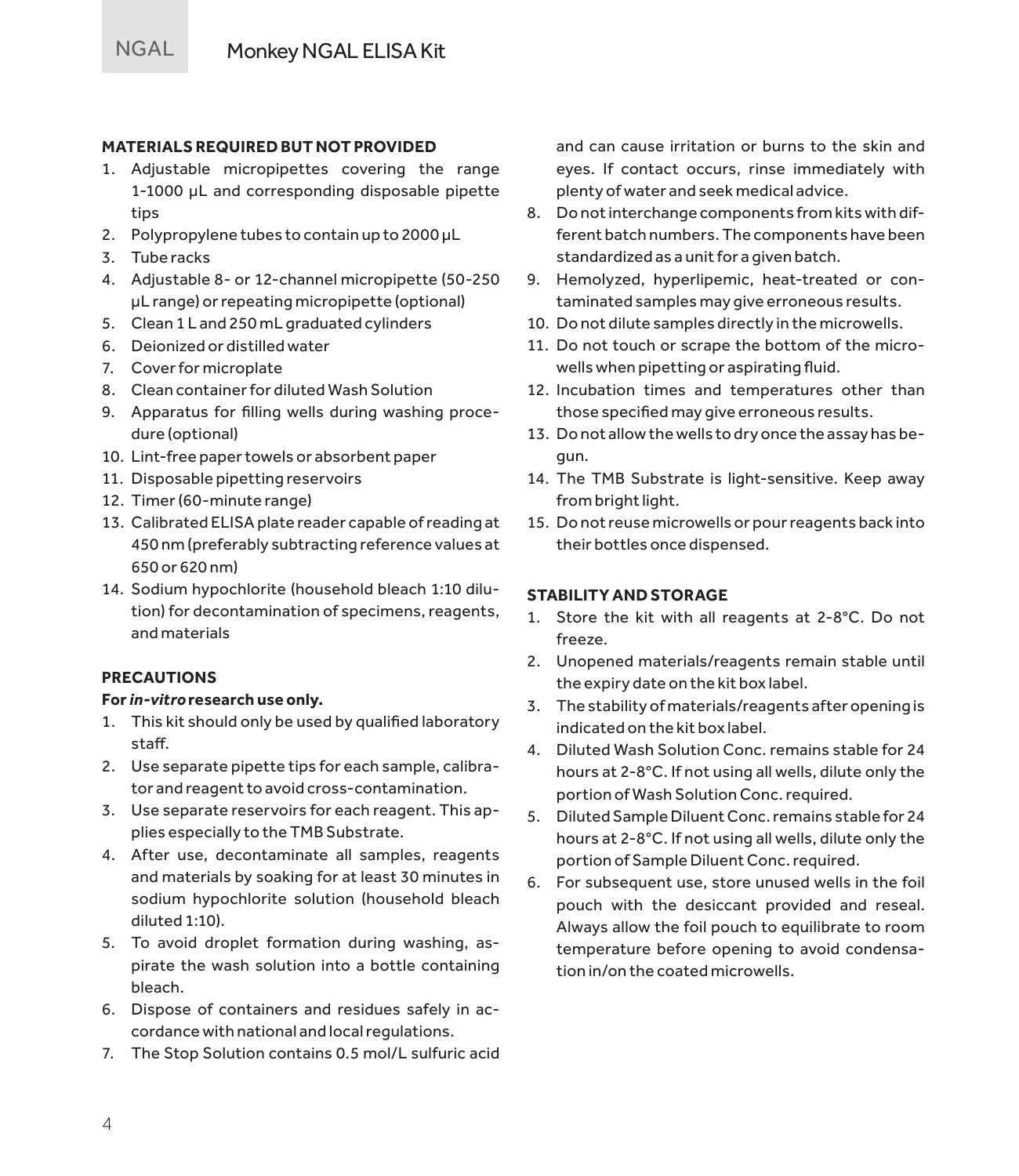| <b>Tube</b><br>no. | <b>Vol. of Sample</b><br>Diluent (µL) | <b>Vol. of Monkey NGAL</b><br><b>Calibrator Stock</b><br>1000 pg/mL (µL) | Final volume*<br>(PL) | <b>Dilution</b><br>factor | <b>Monkey NGAL concentra-</b><br>tion (pq/mL) |
|--------------------|---------------------------------------|--------------------------------------------------------------------------|-----------------------|---------------------------|-----------------------------------------------|
| 1                  | 220                                   | 200                                                                      | 400                   | 2                         | 500                                           |
| $\overline{2}$     | 300                                   | 100                                                                      | 400                   | 4                         | 250                                           |
| 3                  | 360                                   | 40                                                                       | 400                   | 10                        | 100                                           |
| 4                  | 380                                   | 20                                                                       | 400                   | 20                        | 50                                            |
| 5                  | 390                                   | 10                                                                       | 400                   | 40                        | 25                                            |
| 6                  | 990                                   | 10                                                                       | 1000                  | 100                       | 10                                            |
| $\overline{7}$     | 400                                   |                                                                          | 400                   |                           | 0                                             |

\*Only 200 μL are used for setting up the assay, 100 μL being added to each of duplicate wells.

#### **COLLECTION OF SAMPLES**

### *Handle and dispose of all blood-derived or urine samples as if they were potentially infectious. See Precautions, sections 1, 2, 4 and 5.*

Determination of NGAL in a single sample requires 10 µL of urine, serum or plasma. Blood samples should be collected into EDTA, heparinized or plain tubes by qualified staff using approved techniques. Plasma or serum should be prepared by standard techniques for laboratory testing. Urine should be centrifuged to remove cellular debris. Cap the prepared samples and freeze them at -20°C or below if they are not to be analyzed within the next 4 hours. For long-term storage of samples, -70<sup>°</sup>C or below is recommended. **Avoid repeated freezing and thawing.** Do not use hemolyzed, hyperlipemic, heat-treated or contaminated samples.

#### **PREPARATION OF REAGENTS AND SAMPLES**

- 1. Bring all samples and reagents to room temperature (20-25°C). Mix samples thoroughly by gentle inversion and if necessary clear visible particulate matter by low-speed centrifugation (discard pel- $|a+1|$
- 2. Determine the number of specimens to be tested

(in duplicate) plus any internal laboratory control specimens (in duplicate) plus any reagent blank wells. The pre-coated wells can be used as strips of 8 or as individual wells. Single wells are handled by breaking individual wells apart and placing each well in the frame at an appropriate position. Letters and notches on the wells allow the individual wells to be identified. Add 16 wells for the 8 calibrators (in duplicate). Remove the number of microwells required and replace the remainder in the foil pouch with desiccant at 2-8°C.

- 3. Wash Solution: Dilute the 25x Wash Solution Conc. by pouring the total contents of the bottle (40 mL) into a 1-L graduated cylinder and add distilled or deionized water to a final volume of 1 L. Mix thoroughly and store at 2-8°C after use. If not all the wells are to be used, dilute (1/25) only the volume of Wash Solution Conc. required.
- 4. Sample Diluent: Dilute the 5x Sample Diluent Conc. by pouring the total contents of the bottle (50 mL) into a 250-mL graduated cylinder and add distilled or deionized water to a final volume of 250 mL. Mix thoroughly and store at 2-8°C after use. If not all the wells are to be used, dilute (1/5) only the volume of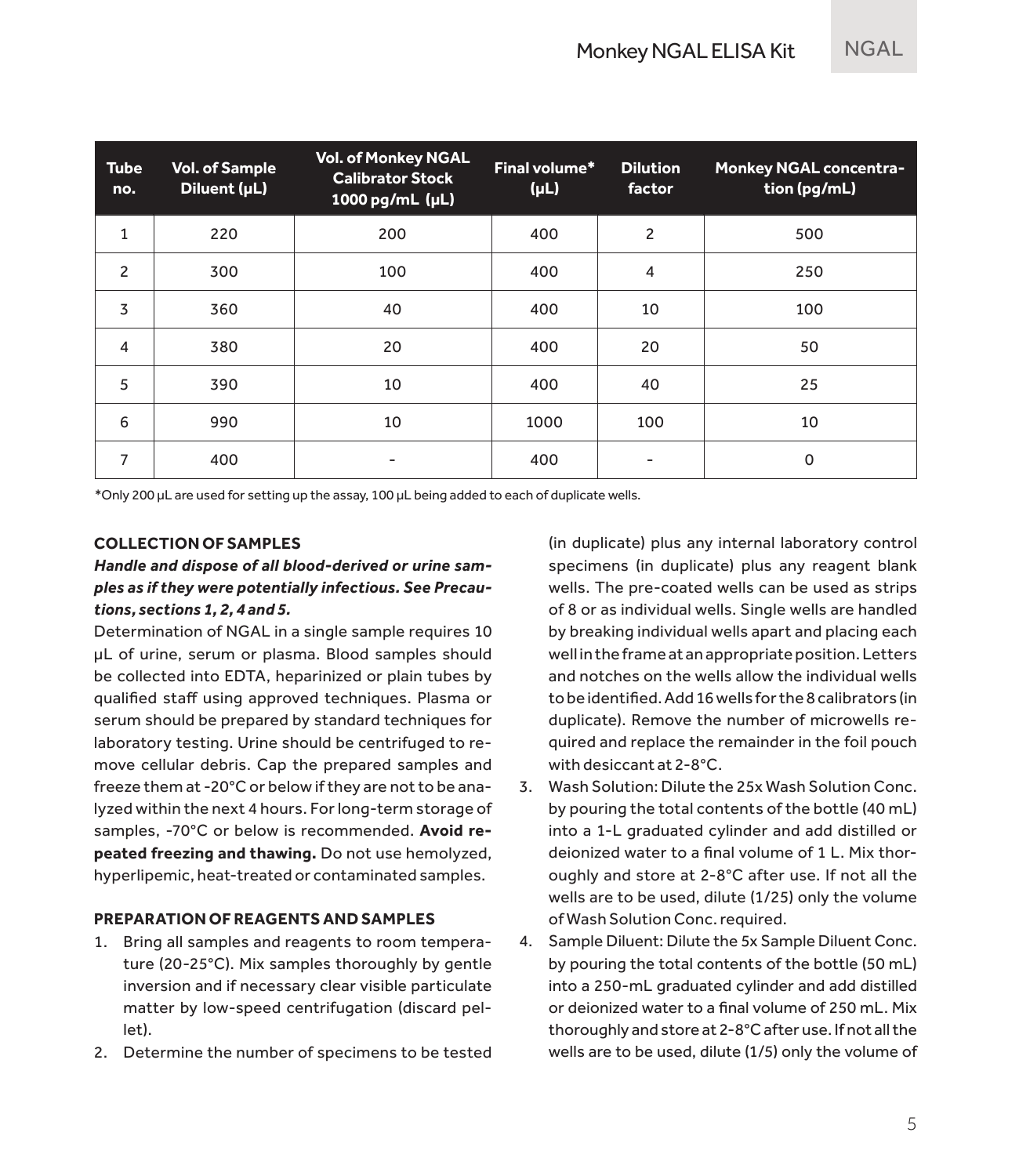Sample Diluent Conc. required.

- 5. Calibrator dilutions: Dilute the Monkey NGAL Calibrator Stock (1000 pg/mL) manually as shown in the Table by adding 200, 100, 40, 20, 10 and 10 μL of the 1000 pg/mL calibrator stock to tubes 1-6, respectively. Tube 7 serves as the zero calibrator, consisting of prediluted Sample Diluent alone. This procedure will result in eight calibrators of different monkey NGAL concentrations: the calibrator stock of 1000 pg/mL plus tubes 1-7 containing 500, 250, 100, 50, 25, 10 and 0 pg/mL, respectively.
- 6. Biotinylated Monkey-NGAL Antibody (ready to use): Do not dilute further.
- 7. HRP-Streptavidin conjugate (ready to use): Do not dilute further.
- 8. TMB Substrate (ready to use): Do not dilute further.
- 9. Stop Solution (ready to use): Do not dilute further.
- 10. Samples: Dilute each sample in a recorded proportion with the pre-diluted Sample Diluent to obtain at least 250 µL of diluted sample solution that can be set up in duplicate wells at 100 µL per well. An initial screening at a dilution of 1/250 is recommended. This can be prepared in two steps, as follows: dilute 10 µL of sample in 490 µL of pre-diluted Sample Diluent to make a 1/50 dilution; then dilute 50 µL of the 1/50 dilution in 200 µL of pre-diluted Sample Diluent to make 250 µL of a 1/250 dilution. Dilutions are mixed by inversion or moderate vortexing. Out-of-range samples should be reassayed at higher or lower dilution as appropriate.

### **ASSAY PROCEDURE**

- 1. Prepare the assay protocol, assigning the appropriate wells for setting up calibrators, diluted samples and any internal laboratory controls in duplicate. If a reference wavelength of 650 or 620 nm is not available on the ELISA reader, a reagent blank well can be assigned. This is set up with 100 µL of pre-diluted Sample Diluent instead of diluted sample and processed like the other wells.
- 2. Pipette 100 µL volumes of each calibrator dilution, diluted samples and any internal laboratory con-

trols into their corresponding positions in the microwells. Cover the wells and incubate for 60 minutes at room temperature on a shaking platform set at 200/minute.

- 3. Aspirate the contents of the microwells and wash the wells three times with 300 µL of diluted Wash Solution. If the washing is done manually, empty the microwells by inversion and gentle shaking into a suitable container, followed by blotting in the inverted position on a paper towel. A dwell time of 1 minute before emptying is recommended for at least the last wash of the cycle.
- 4. Dispense 100 µL of Biotinylated Monkey-NGAL Antibody (ready to use) into each microwell. A multichannel or repeating micropipette can be used. Cover the wells and incubate for 60 minutes at room temperature on a shaking platform set at 200/minute.
- 5. Wash as described above in Step 3.
- 6. Dispense 100 µL of HRP-Streptavidin (ready to use) into each microwell. A multichannel or repeating micropipette can be used. Cover the wells and incubate for 60 minutes at room temperature on a shaking platform set at 200/minute.
- 7. Wash as described above in Step 3.
- 8. Dispense 100 µL of TMB Substrate (ready to use) into each microwell. The use of a multichannel micropipette is recommended to reduce pipetting time. Start the clock when filling the first well. Cover the wells and incubate for exactly **10 minutes** at room temperature in the dark.
- 9. Add 100 µL Stop Solution (ready to use) to each well, maintaining the same pipetting sequence and rate as in Step 8. Mix by gentle shaking for 20 seconds, avoiding splashing. Read the wells within 30 minutes.
- 10. Read the absorbance values of the wells at 450 nm in an appropriate microplate reader (reference wavelength 650 or 620 nm). If no reference wavelength is available, the value of the reagent blank well is subtracted from each of the other values before other calculations are performed.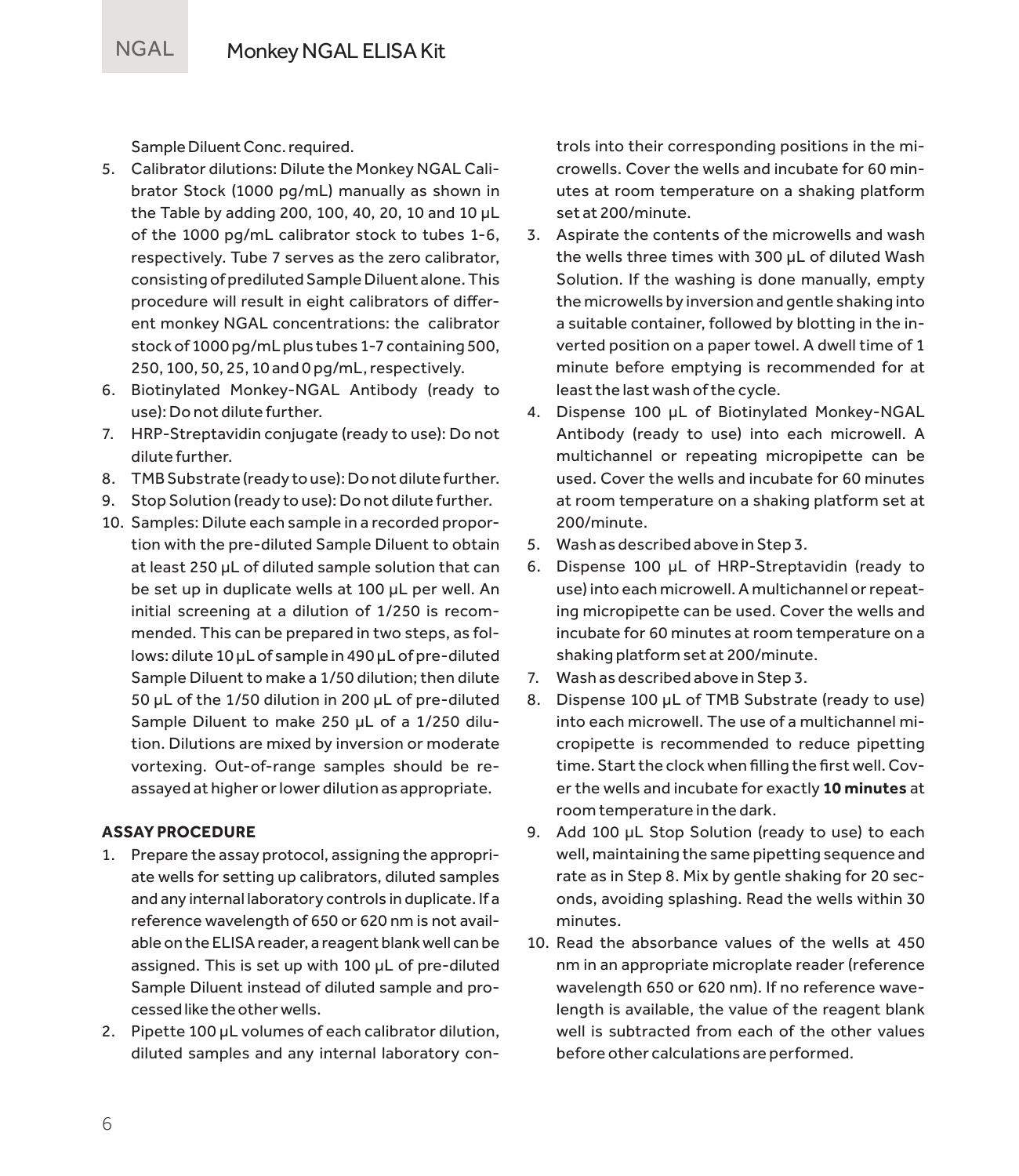#### **SCHEMATIC OVERVIEW**



#### **CALCULATION OF RESULTS**

This procedure can be performed manually using graph paper with linear x and y axes. NGAL concentrations are drawn and read on the x-axis and the absorbance values on the y-axis. A smooth curve can be drawn through the points obtained for the calibration curve, or adjacent points on the curve can be joined by straight lines. The latter procedure may slightly overestimate or underestimate concentration values between points when the curve is slightly convex to left or right, respectively. Although the curve may approximate to a straight line, it is both practically and theoretically incorrect to calculate and draw the straight line of best fit and to read the results from this.

Results can also be calculated by means of an ELISA reader software program incorporating curve fitting procedures. The procedure of choice is to use linear x and y axes with 4-parameter logistic curve fitting.

Diluted samples that give a mean absorbance above that for the highest Monkey NGAL Calibrator or below that for the lowest Monkey NGAL Calibrator above zero are out of the range of the assay and their concentrations should be noted as >1000 pg/ mL and <10 pg/mL, respectively. The corresponding concentrations of the undiluted samples are calculated as >(1000 x dilution factor) pg/mL and <(10 x dilution factor) pg/mL, respectively. If necessary, these samples can be re-assayed at higher and lower dilutions for high- and low-reading samples, respectively.

### **VALIDATION OF CALIBRATION CURVE**

The mean absorbance value for the 1000 pg/mL Monkey NGAL Calibrator should be >1.5. The mean absorbance value for any Monkey NGAL Calibrator should be higher than that for the next lower calibrator, e.g. the 500 pg/mL calibrator should give a higher reading than the 250 pg/mL calibrator. The curve should be slightly convex to the left when the results are plotted on linear axes.

**Out-of-line points for individual calibrators:** One or more individual calibrators may give anomalous ab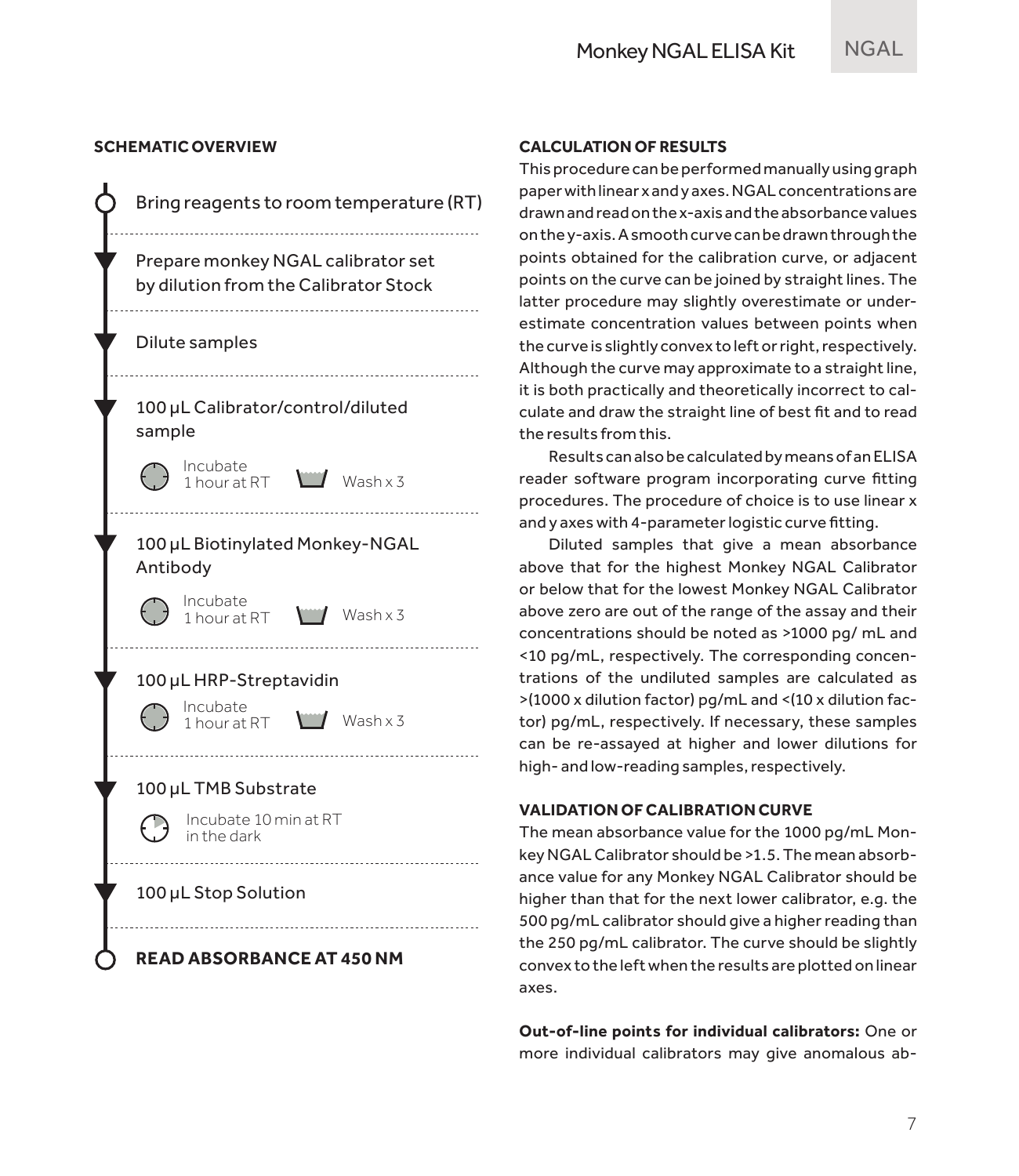sorbance readings. One or both of the duplicate values may be out of line, and the mean of the duplicates may be out of line. This error is significant if it impairs satisfactory curve fitting by the 4-parameter logistic method, which, as a result of the anomalous value, is shifted away from other calibrator points that are in fact correct. The calibrator points and fitted curve should always be examined for correct fit before any calculations of concentration from it are accepted. A poorly fitting curve will also be revealed by a high sum of residual squares. If only one calibrator is affected, which is not the highest calibrator, two courses of action are possible:

i) An erroneous singlet or duplicate result should be eliminated from the curve, and the remaining results refitted by the 4-parameter logistic procedure. If a satisfactory fit is obtained, provisional concentration results can be calculated from it.

ii) If no satisfactory fit can be obtained in this way, but the curve is otherwise consistent, provisional results can be obtained from straight lines or simple cubic spline fitting between the means of duplicates, omitting the erroneous point.

If two or more calibrators are affected, the assay should be repeated.

#### **QUALITY CONTROL**

Laboratories intending to perform repeated assays should establish their own high-reading and low- reading control samples, stored in small (e.g. 50-µL) aliquots at -70°C or below.

An aliquot of each should be thawed and tested in each assay and a record kept of successive results. This serves as a control of test performance, test integrity and operator reliability.

The results should be examined for drift (tendency for successive results to rise or fall) or significant deviation from the mean of previous results. Values not deviating by more than 20% from the mean of previous values can be taken to indicate acceptability of the assay.

Aliquots of control samples should not be refrozen for repeated assay once thawed, and if a further assay is performed, fresh control aliquots and fresh dilutions of samples should be used.

#### **EXPECTED RESULTS**

Absolute concentrations of NGAL in monkey urine or serum are not known, and any results that may have been obtained by immunochemical techniques have not been standardized to an accepted purified preparation of monkey NGAL of known gravimetric concentration. Normal values have yet to be assigned to urine, plasma and serum concentrations of NGAL in different monkey species.

#### **PERFORMANCE CHARACTERISTICS**

**Limit of detection:** The lowest concentration of monkey NGAL giving an absorbance reading greater than 2 SD above the mean zero (calibrator 1) reading was 1.5 pg/mL, which is significantly lower than the value of the lowest calibrator concentration above zero (10 pg/mL).

**Intraassay (within-run) and interassay (betweenrun) reproducibility:** Dilutions of two monkey urine samples (U1, U2) and two monkey plasma samples (P1, P2) were run in 8 replicates for determining within-run reproducibility and in replicates in 3-4 assays on different days for determining between-run reproducibility. The following results were obtained (CV = coefficient of variation):

| <b>Sample</b>  | <b>Mean NGAL</b><br>conc. (diluted,<br>pq/mL) | <b>CV</b> | CV<br>within-run between-run |
|----------------|-----------------------------------------------|-----------|------------------------------|
| U <sub>1</sub> | 825                                           | 4%        | 8%                           |
| U <sub>2</sub> | 245                                           | 4%        | 4%                           |
| P <sub>1</sub> | 82                                            | 3%        | 5%                           |
| P <sub>2</sub> | 31                                            | 4%        | 10%                          |

**Analytical recovery:** Four different dilutions of urine (U1-4) and plasma (P1-4) were spiked with calibra-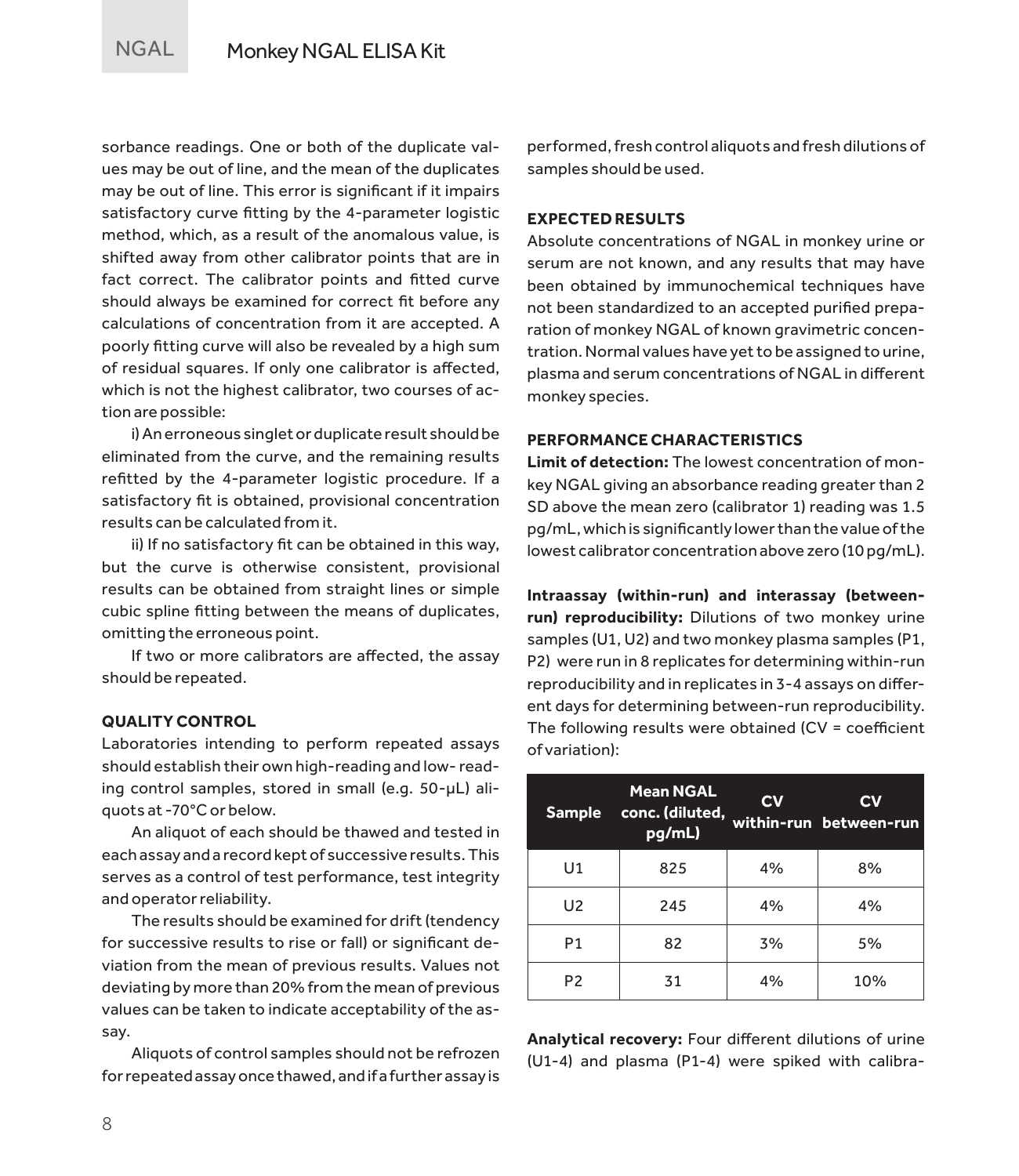tor material and analyzed in the assay after appropriate further dilution. Recovery was calculated as ("Measured"/"Calculated") x 100%:

| <b>Sample</b>     | <b>Measured</b><br>(pg/mL) | <b>Calculated</b><br>(pg/mL) | <b>Recovery</b> |
|-------------------|----------------------------|------------------------------|-----------------|
| U1                | 139                        | 143                          | 97%             |
| U <sub>2</sub>    | 236                        | 240                          | 98%             |
| U <sub>3</sub>    | 439                        | 447                          | 98%             |
| $U_4$             | 791                        | 856                          | 92%             |
| Mean recovery (U) |                            |                              | 96%             |
| P <sub>1</sub>    | 137                        | 139                          | 96%             |
| P <sub>2</sub>    | 239                        | 236                          | 101%            |
| P <sub>3</sub>    | 425                        | 443                          | 96%             |
| P <sub>4</sub>    | 786                        | 852                          | 92%             |
| Mean recovery (P) |                            |                              | 97%             |

**Linearity:** Monkey NGAL was measured in serial dilutions (n = 8) of two urine samples and two plasma samples. The CV of the mean of the measured values corrected for the dilution was 4% and 1% for the urine samples respectively, and 4% and 3% for the plasma samples respectively, demonstrating a satisfactory linearity of the assay.

**Specificity:** The two mouse monoclonal antibodies used in this assay were raised against recombinant Rhesus monkey NGAL and react with urine and serum samples from both Rhesus and Cynomolgus monkeys, but not from the marmoset (*Callithrix jacchus*). Assay of fractions from molecular size exclusion chromatography of Cynomolgus monkey serum showed a peak of immunoreactivity at an elution volume compatible with the expected molecular size of NGAL.

#### **LIABILITY**

#### **For** *in-vitro* **research use only.**

This ELISA Kit is only intended for the *in vitro* determination of Rhesus or Cynomolgus monkey NGAL. The ELISA Kit is only intended for use by qualified personnel carrying out research activities. If the recipient of this test passes it on in any way to a third party, this instruction must be enclosed, and said recipient shall at recipient's own risk secure in favor of BioPorto Diagnostics A/S all limitations of liability herein.

#### **REFERENCES**

- 1. Kjeldsen L, Cowland JB, Borregaard N (2000) Human neutrophil gelatinase-associated lipocalin and homologous proteins in rat and mouse. Biochim Biophys Acta 1482:272-283.
- 2. Flower DR (1996) The lipocalin protein family: structure and function. Biochem J 318:1-14.
- 3. Goetz DH, Holmes MA, Borregaard N, Bluhm ME, Raymond KN, Strong RK (2002) The neutrophil lipocalin NGAL is a bacteriostatic agent that interferes with siderophore-mediated iron acquisition. Mol Cell 10:1033-1043.
- 4. Hemdahl AL, Gabrielsen A, Zhu C, Eriksson P, Hedin U, Kastrup J, Thorén P, Hansson GK (2006) Expression of neutrophil gelatinase-associated lipocalin in atherosclerosis and myocardial infarction. Arterioscler Thromb Vasc Biol 26:136-142.
- 5. Liu Q, Ryon J, Nilsen-Hamilton M (1997) Uterocalin: a mouse acute phase protein expressed in the uterus around birth. Mol Reprod Dev 46:507-14.
- 6. Chu ST, Huang HL, Chen JM, Chen YH (1996) Demonstration of a glycoprotein derived from the 24p3 gene in mouse uterine luminal fluid. Biochem J 316:545-550.
- 7. Meheus LA, Fransen LM, Raymackers JG, Blockx HA, Van Beeumen JJ, Van Bun SM, Van de Voorde A (1993) Identification by microsequencing of lipopolysaccharide-induced proteins secreted by mouse macrophages. J Immunol 151:1535-1547.
- 8. Garay-Rojas E, Harper M, Hraba-Renevey S, Kress M (1996) An apparent autocrine mechanism amplifies the dexamethasone- and retinoic acid-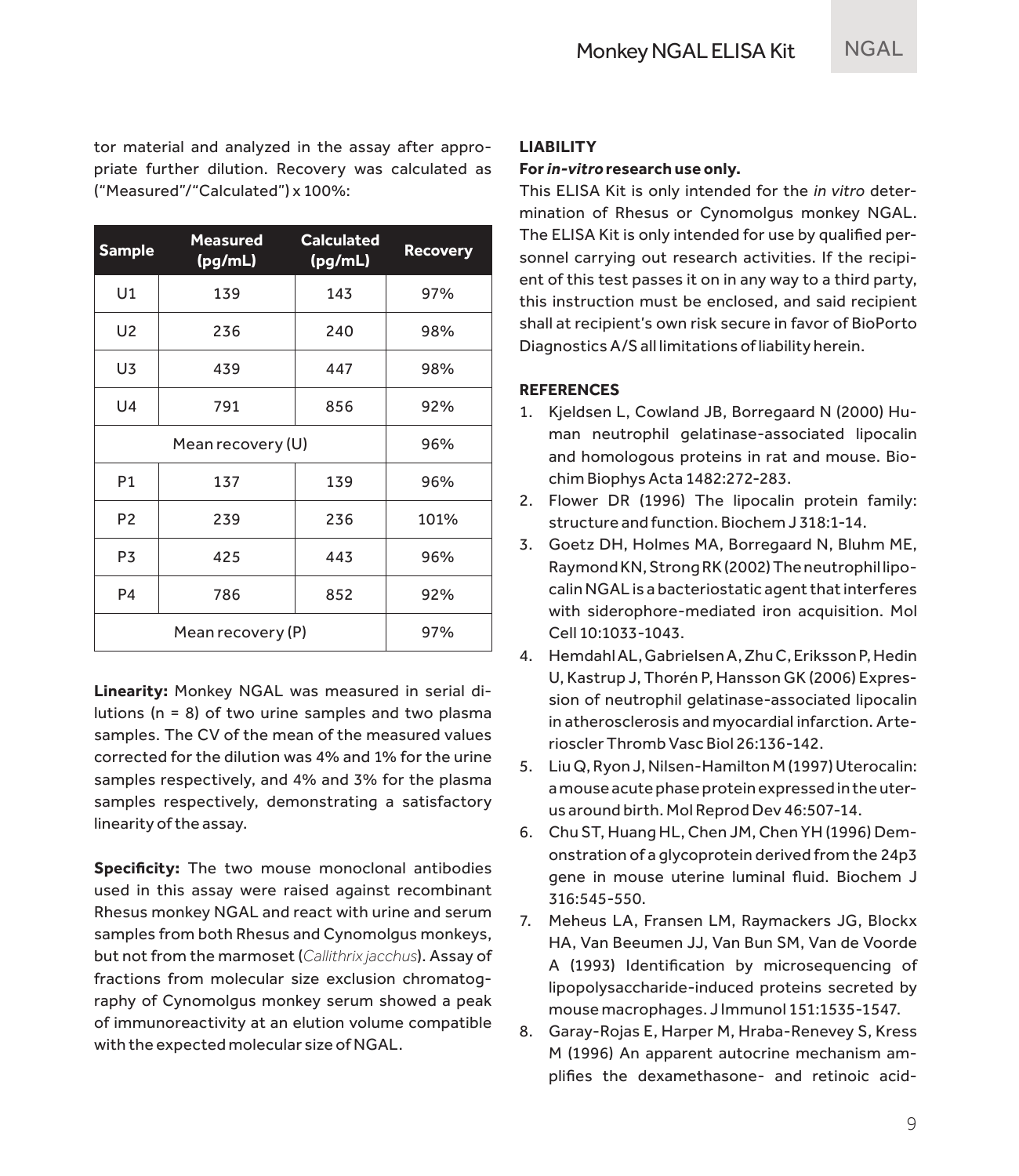induced expression of mouse lipocalin-encoding gene 24p3. Gene 170:173-180.

- 9. Davis TR, Tabatabai L, Bruns K, Hamilton RT, Nilsen-Hamilton M (1991) Basic fibroblast growth factor induces 3T3 fibroblasts to synthesize and secrete a cyclophilin-like protein and beta 2-microglobulin. Biochim Biophys Acta 1095:145-152.
- 10. Liu Q, Nilsen-Hamilton M (1995) Identification of a new acute phase protein. J Biol Chem 270:22565– 22570.
- 11. Xu S, Venge P (2000) Lipocalins as biochemical markers of disease. Biochim Biophys Acta 1482:298-307.
- 12. Alpízar-Alpízar W, Laerum OD, Illemann M, Ramírez JA, Arias A, Malespín-Bendaña W, Ramírez V, Lund LR, Borregaard N, Nielsen BS (2009) Neutrophil gelatinase-associated lipocalin (NGAL/Lcn2) is upregulated in gastric mucosa infected with Helicobacter pylori. Virchows Arch 455:225-233.
- 13. Yndestad A, Landrø L, Ueland T, Dahl CP, Flo TH, Vinge LE, Espevik T, Frøland SS, Husberg C, Christensen G, Dickstein K, Kjekshus J, Øie E, Gullestad L, Aukrust P (2009) Increased systemic and myocardial expression of neutrophil gelatinase-associated lipocalin in clinical and experimental heart failure. Eur Heart J 30:1229-1236.
- 14. Stoesz SP, Friedl A, Haag JD, Lindstrom MJ, Clark GM, Gould MN (1998) Heterogeneous expression of the lipocalin NGAL in primary breast cancers. Int J Cancer 79:565-572.
- 15. Nielsen BS, Borregaard N, Bundgaard JR, Timshel S, Sehested M, Kjeldsen L (1996) Induction of NGAL synthesis in epithelial cells of human colorectal neoplasia and inflammatory bowel diseases. Gut 38:414-420.
- 16. Monier F, Surla A, Guillot M, Morel F (2000) Gelatinase isoforms in urine from bladder cancer patients. Clin Chim Acta 299:11-23.
- 17. Hraba-Renevey S, Turler H, Kress M, Salomon C, Weil R (1989) SV40-induced expression of mouse gene 24p3 involves a post-transcriptional mechanism. Oncogene 4:601-608.
- 18. Matthaeus T, Schulze-Lohoff E, Ichimura T, Weber M, Andreucci M, Park KM, Alessandrini A, Bonventre JV (2001) Co-regulation of neutrophil gelatinase-associated lipocalin and matrix metalloproteinase-9 in the postischemic rat kidney. J Am Soc Nephrol 12:787A (abstract no. 4112).
- 19. Mishra J, Mori K, Ma Q, Kelly C, Barasch J, Devarajan P (2004) Neutrophil gelatinase-associated lipocalin: a novel early urinary biomarker for cisplatin nephrotoxicity. Am J Nephrol 24:307-315.
- 20. Mishra J, Ma Q, Prada A, Mitsnefes M, Zahedi K, Yang J, Barasch J, Devarajan P (2003) Identification of neutrophil gelatinase- associated lipocalin as a novel early urinary biomarker for ischemic renal injury. J Am Soc Nephrol 14:2534-2543.
- 21. Kuwabara T, Mori K, Mukoyama M, Kasahara M, Yokoi H, Saito Y, Yoshioka T, Ogawa Y, Imamaki H, Kusakabe T, Ebihara K, Omata M, Satoh N, Sugawara A, Barasch J, Nakao K (2009) Urinary neutrophil gelatinase-associated lipocalin levels reflect damage to glomeruli, proximal tubules, and distal nephrons. Kidney Int 75:285-294.
- 22. Bolignano D, Donato V, Coppolino G, Campo S, Buemi A, Lacquaniti A, Buemi M (2008) Neutrophil gelatinase-associated lipocalin (NGAL) as a marker of kidney damage. Am J Kidney Dis 52:595-605.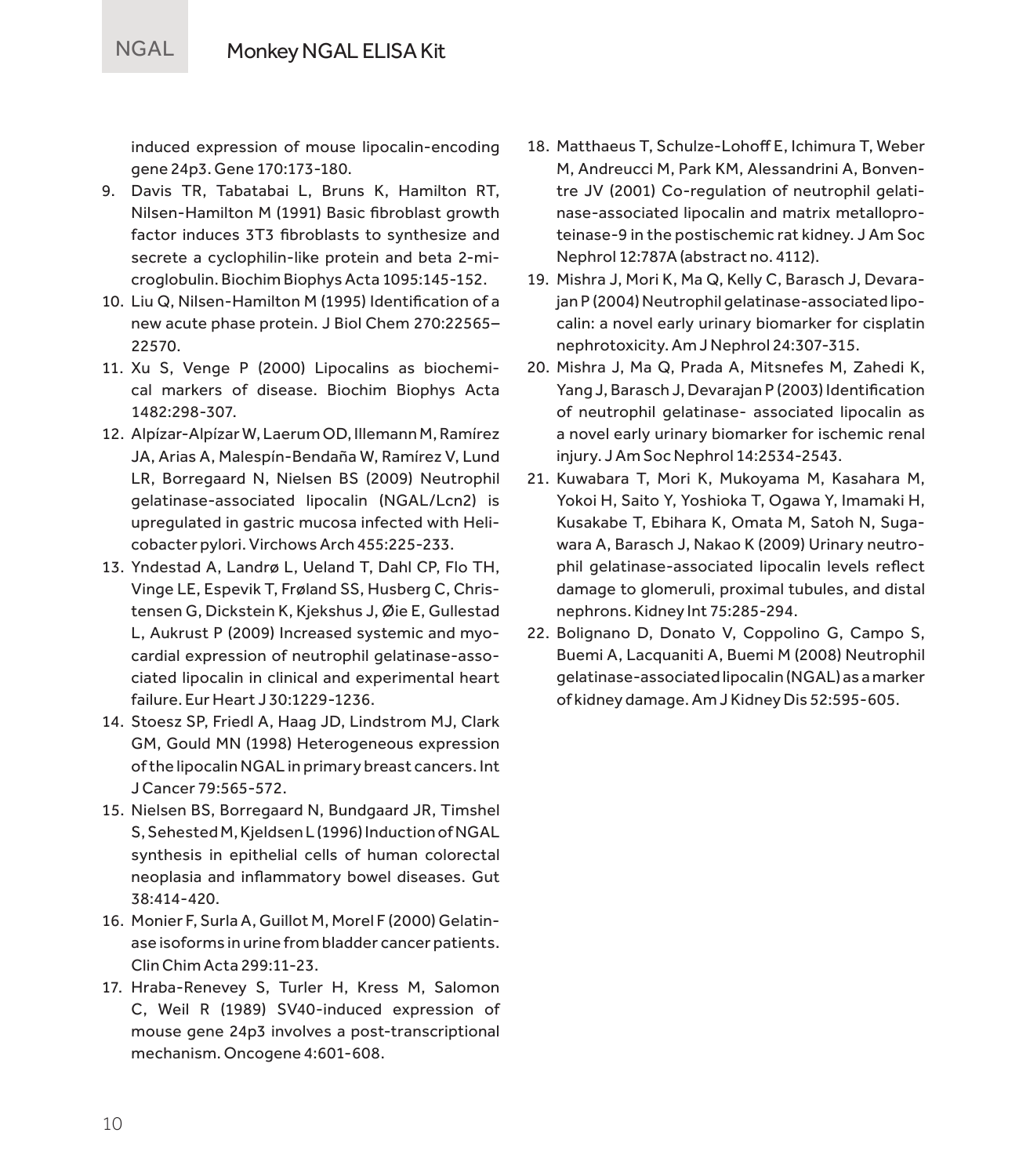

**REF** Catalogue number

**LOT** Batch code



Consult instructions for use



Use by



Once opened, use within the specified number of months



Manufacturer



Keep away from sunlight



**8˚C** Temperature limitation



Do not reuse



Caution, consult accompanying documents



Biological risk



Do not use if package is damaged



Diluent. Dilute before use.

**WASH SOLUTION** 25X Concentrated Wash

Solution. Dilute before use.